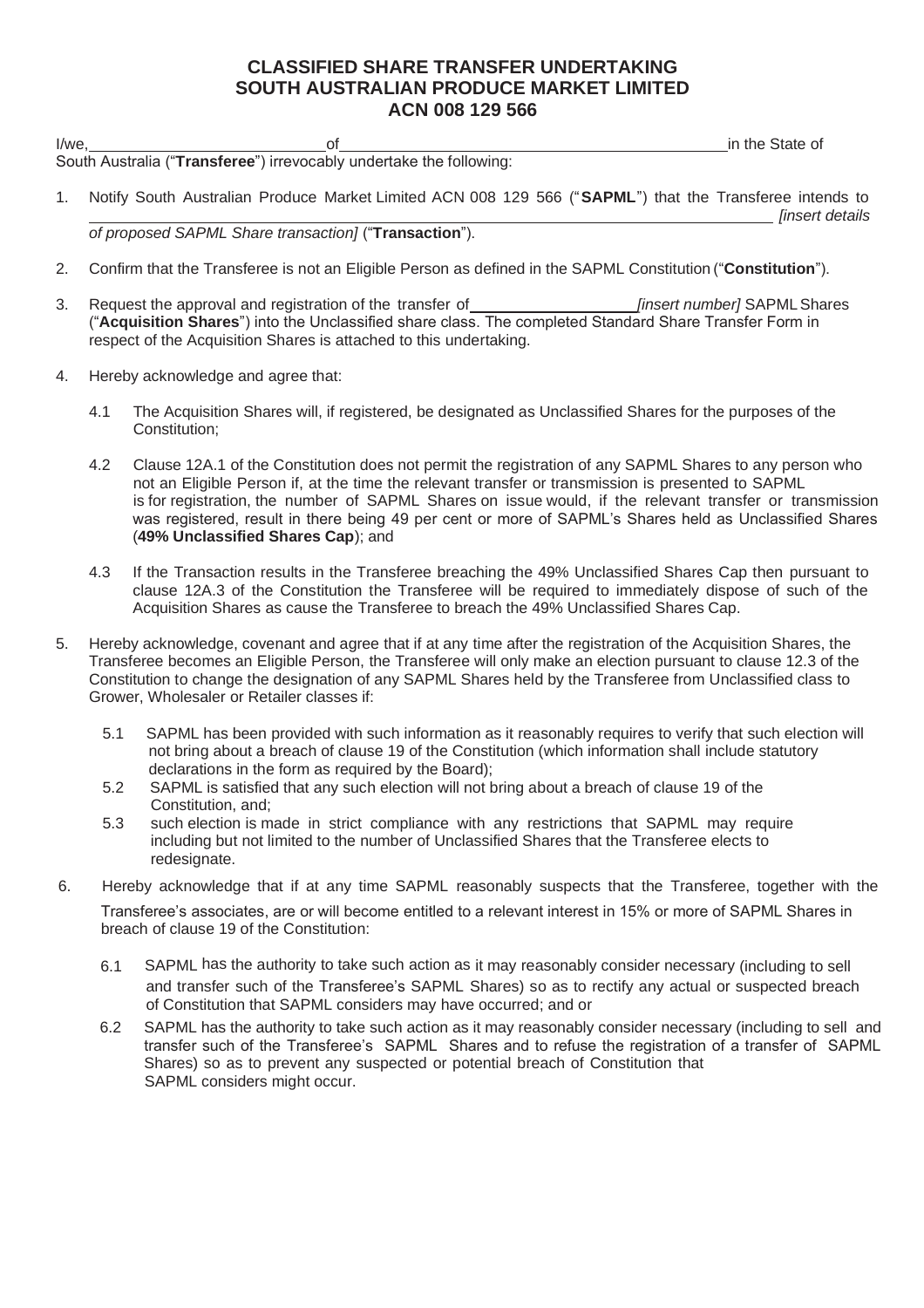7. Attach a statutory declaration made by the Transferee (or its authorised representative) in the form set out in Annexure 1 declaring that the transfer of the Acquisition Shares will not result in the Transferee, together with the Transferee's associates (as defined in the Constitution), having a relevant interest (as also defined in the Constitution) in 15% or more of the SAPML Shares then on issue.

| <b>OR</b> | <b>SIGNED</b> by the said |
|-----------|---------------------------|
|           |                           |
|           | Signature                 |
|           |                           |
|           | in the presence of:       |
|           |                           |
|           | Signature of witness      |
|           |                           |
|           | Witness full name         |
|           |                           |
|           |                           |

**Statutory Declarations sworn by the persons noted below must be provided together with this undertaking:**

- **each Shareholder who is registered as the holder of any Unclassified Shares; and**
- **If the Shareholder is a company, each director and each shareholder of that company.**